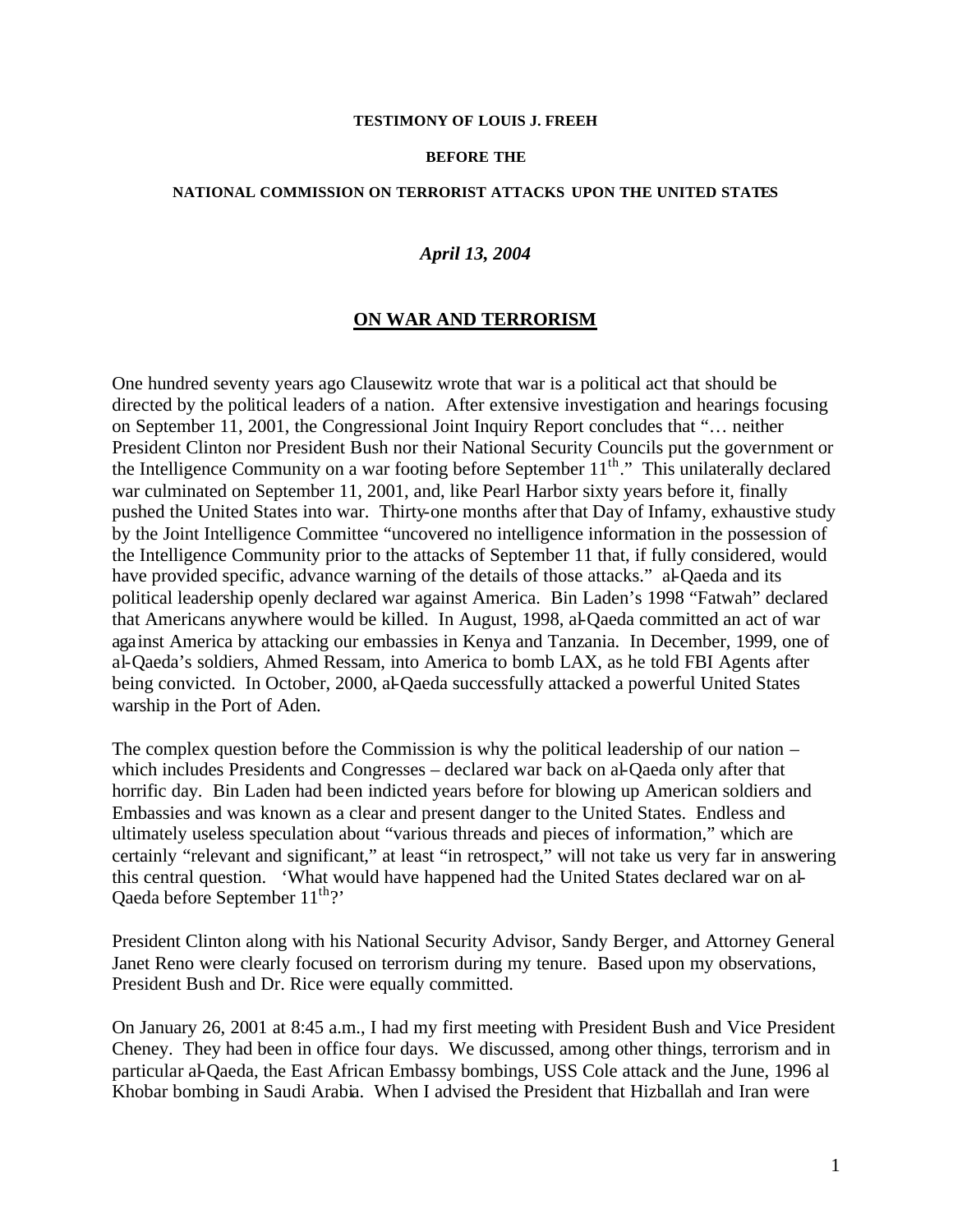responsible for the Khobar attack, he directed me to follow-up with National Security Advisor Dr. Condoleezza Rice. I did so 2:30 p.m. that afternoon and she told me to pursue our investigation with the Attorney General and to bring whatever charges possible. Within weeks, a new prosecutor was put in charge of the case and, on June 21, 2001, an indictment was returned against thirteen Hizballah subjects who had been directed to bomb Khobar by senior officials of the Iranian government. I know that the families of the 19 murdered Khobar Airmen were deeply grateful to President Bush and Dr. Rice for their prompt response and focus on terrorism.

I firmly believe that any American President and Congress faced with the reality of September 11 would have acted swiftly and overwhelmingly as did President Bush and the  $107<sup>th</sup>$  Congress. They are to be commended for their courageous political leadership and decisiveness. However, those who came before him can only be faulted if they had the political means and the will of the Nation to declare a war back then but failed to do so. The fact that terrorism and the bloody war being waged against us by al-Qaeda was not even an issue in the 2000 Presidential campaign strongly suggests that the political means and will to declare and fight this war didn't exist before September 11.

All of this is not to say that the intelligence and law enforcement communities could not have done more to protect the nation from a September 11. That is a truism applicable to multiple agencies and two branches of government including the FBI. As FBI Director I certainly share in that responsibility. And I don't know of any FBI Agents who would have not given their lives – two did – to prevent September 11 from happening. These are America's finest men and women and I am proud to have served with them. The Joint Intelligence Committee and now the 9/11 Commission are properly seeking to understand and to explain to the country how September 11 was able to happen. But the grand failure to comprehend the contrast between the pre-9/11 fight against terrorism with the total war being waged since September 11 would ignore an immensely significant historical and political dialectic.

For us, the 1993 attack upon the World Trade Center ("WTC") by foreign-trained terrorists powerfully focused the FBI on homeland security and prevention as its counterterrorism priority. Excellent investigation and skillful prosecution by the United States Attorney's Office for the Southern District of New York effectively identified the terrorists involved. Those who were quickly captured were tried and convicted. Ramsi Yousef, a terrorist mastermind, fled to Pakistan along with Khalid Shaikh Mohammed, now believed to be one of the principal architects of the September 11 attack. The FBI's 1993 criminal investigation identified and stopped another plan by Sheik Rahman to blow up NYC tunnels, bridges and buildings resulting in the deaths of thousands of Americans ("Terrstop"). Important lesson learned – good investigation is also good prevention. Two years later, FBI Agents surprised Ramsi Yousef at a Bin Laden sponsored guesthouse in Pakistan and brought him back to Foley Square where he was tried and convicted for two terrorist attacks. Beside the 1993 WTC murders, Yousef was also convicted for his plot to blow eleven United States airliners out of the Pacific skies thereby killing hundreds of Americans. Yousef and his terror cell had even experimented with a bomb which had already killed a Japanese airline passenger but failed to down the aircraft. Yousef's arrest and return to face American justice was the result of long and painstaking investigation. Important lesson repeated – investigation is prevention and it also saves lives.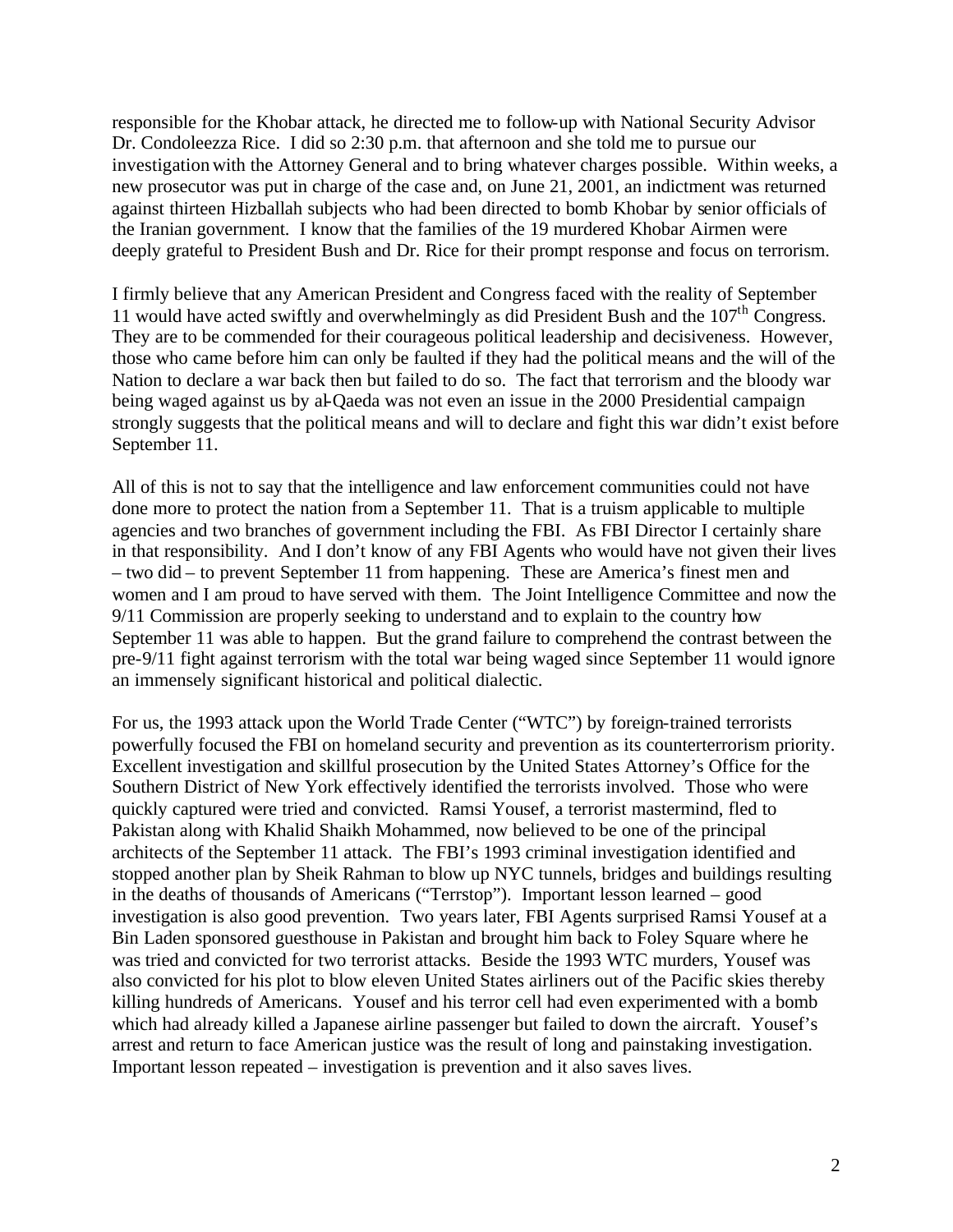Yousef's arrest taught another valuable lesson to the FBI. His apprehension in Pakistan was enabled by the fact that an FBI Legat was assigned to Islamabad in 1996. An FBI Legat is a "declared" FBI Agent who serves as our liaison and ambassador with the host country's law enforcement and security services. Our Legat made it possible to find and arrest Yousef. The expansion of our Legat Offices from 19 to 44 (1993-2001) was an integral part of the FBI's counterterrorism strategy. As I wrote to the Congress in June, 1996, "The FBI believes that it is essential to station more of its highly skilled Special Agents in other countries to prevent foreign terrorism and foreign crime from reaching into the U.S. to kill and harm Americans in their own workplaces, streets, homes, and houses of worship." We determined in 1993 that the FBI also needed Legats in Tel Aviv, Cairo, Ankara, Riyadh, Amman, Tashkent and Almaty – not to pursue white collar crime but to pursue and deter terrorists from murdering Americans. We later proposed Legats in Tunis, Kuala Lampur, Jakarta, Rabat, Sana, Tbilisi and Abu Dhabi. The FBI and CIA narrowly missed grabbing Khalid Shaikh Mohammed in 1996 as he was about to travel from Doha to the United Arab Emirates. Only because we had an arrest warrant for him was capture an option. No doubt FBI Legats in those countries at the time would have improved our chances of success.

Complex FBI terrorist "cases" – as with our investigations into KGB operations, Cosa Nostra Families, public corruption, civil rights and complex financial crimes – are designed and run to collect maximum information, evidence and intelligence in order to prosecute and preempt such activities. Cases such as United States v. Bin Laden, et al, tried successfully in New York City from January 2001 to May 2001, was just one byproduct of an international program which targeted Bin Laden and al-Qaeda, ongoing since the 1993 WTC bombing when his name first surfaced as an organizer and financier of military training camps in Afghanistan. Specific "case focus" on particular defendants for possible terrorist acts in certain places and times – a good thing when it results in their capture and elimination – is only one more obvious part of a comprehensive FBI counterterrorism program.

Prior to the 1993 WTC bombing, FBI Agents in our New York Office developed sources who reported in 1989 that foreign-born Muslim men were meeting at shooting ranges in New York and Connecticut and training with AK-47s. Photographs of some of these "shooters" were later identified as subjects in the 1990 murder of Meir Kahane in New York and the later 1993 WTC bombing and Terrstop cases. FBI Agents following "leads" in the 1990 Kahane murder case learned that the Al Kifah Refugee Center and Al Farooq Mosque in Brooklyn, New York, were recruiting stations for "soldiers" from the United States to Afghanistan to fight in the Soviet "jihad."

The men and women of the FBI and New York Office in particular have done an extraordinary job in pursuing and preventing terrorism over the decade preceding 9/11, thereby saving countless lives by their courage and skill. They deserve our gratitude and respect. In October, 2000, for example, FBI Agents in New York obtained a valuable piece of intelligence – which, when relayed to the Egyptians, resulted in the October 19, 2000 arrest of that country's top terrorist, Alaa Abb al Razia Atia, wanted for the Luxor massacre. Egyptian officials also believe that, at the time of his arrest, he may have been planning to assassinate President Clinton on a visit to Sharm el-Sheikh.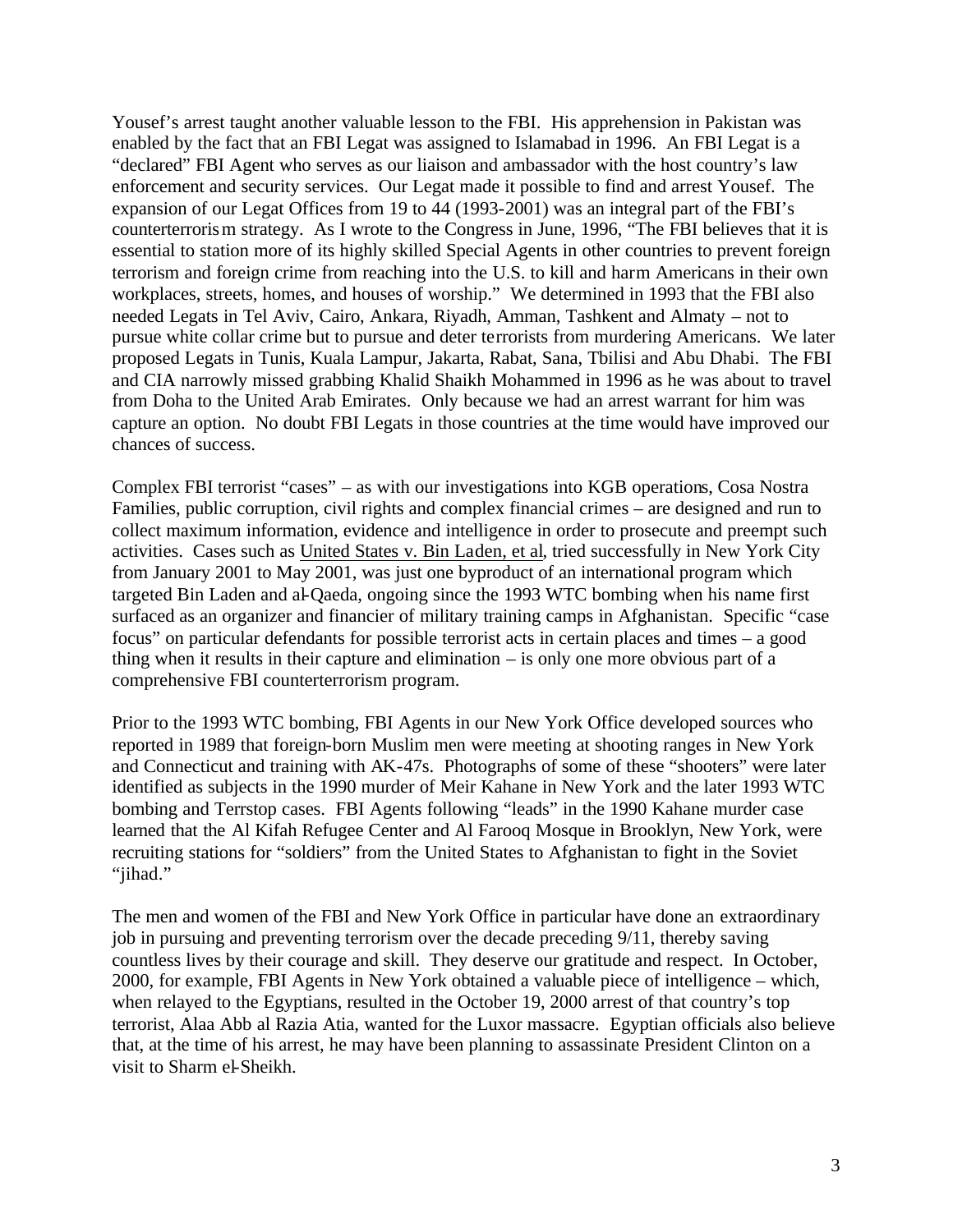Some history here is important. The FBI's first Joint Terrorism Task Force (JTTF) was formed in New York over 20 years ago. Through the development of operational sources and cooperation, the FBI first identified the roots of radical-fundamentalist terrorism in the United States; these investigations date back to the late 1980s. These investigations quickly made the connections to international terrorist groups around the world.

The FBI's mission has always been the proactive targeting and identification of potential terrorism threats. To that end, numerous successful cases were developed throughout the 1980s and 1990s that led to the identification of al-Qaeda as one of these threats.

FBI investigators seek to pursue all leads to their logical end, and follow those leads wherever they may take us. Leads are unfortunately developed in the wake of terrorist attacks, but more often they are developed proactively, through sources and cooperators. In multiple instances FBI investigations have disrupted planned attacks in the United States. Moreover, FBI investigation has significantly contributed to the identification of al-Qaeda's leadership, organization, methods, training, finances, geographical reach and intent. Through the pursuit of leads, the FBI's investigation of Usama Bin Laden and al-Qaeda can fairly be credited with having "jumpstarted" similar investigations in countries around the world, and in Europe in particular. The importance given to developing the FBI's information on international terrorist groups was one of the motivating factors for the expansion of the Legal Attache program. There should be no doubt that the FBI has, and continues to make, significant contributions to prevent terrorism. The FBI is extremely effective in conducting interviews, and in putting together both criminal and intelligence cases, all built upon information obtained through detailed and thorough investigations that are factually substantiated and corroborated. The fundamental objective of our investigations, criminal or intelligence, is to reach the highest level of proof – truth – about that which we investigate. Information obtained through law enforcement channels – whether testimony, documents, records, photographs, forensic evidence or the results of interviews – provide the purest form of intelligence. This, combined with the high level of personal and public accountability demanded of the FBI, lends tremendous credence to the information that the FBI develops and shares.

Prior to 9/11/01, the United States Government recognized the need to take advantage of "all the tools in the Government's box" in the fight against terrorism. This was one of the primary reasons that the Joint FBI-CIA entity, previously known as ALEC Station, was formed in pursuit of Bin Laden and al-Qaeda. Together, the FBI and CIA worked together, preserving the option of criminal prosecutions of terrorist subjects without interfering with intelligence gathering. The FBI is in the unique position of being authorized to exploit the techniques and authorities available to both the intelligence and law enforcement communities.

Short of total war, the FBI effectively and relentlessly did its job pursuing terrorists, always with the goal of preventing their attacks. Our May 8, 1998 Strategic Plan identified in "Tier One: National … Security - … terrorist … activities that directly threaten the national … security …." "Strategic Goal: Prevent, disrupt, and defeat terrorist operations before they occur. Terrorism, is both international and domestic, poses arguably the most complex and difficult threat of any of the threats for which the FBI has a major responsibility … New predators … have attacked United States interests at home and abroad … The dilemma, of course, is that the new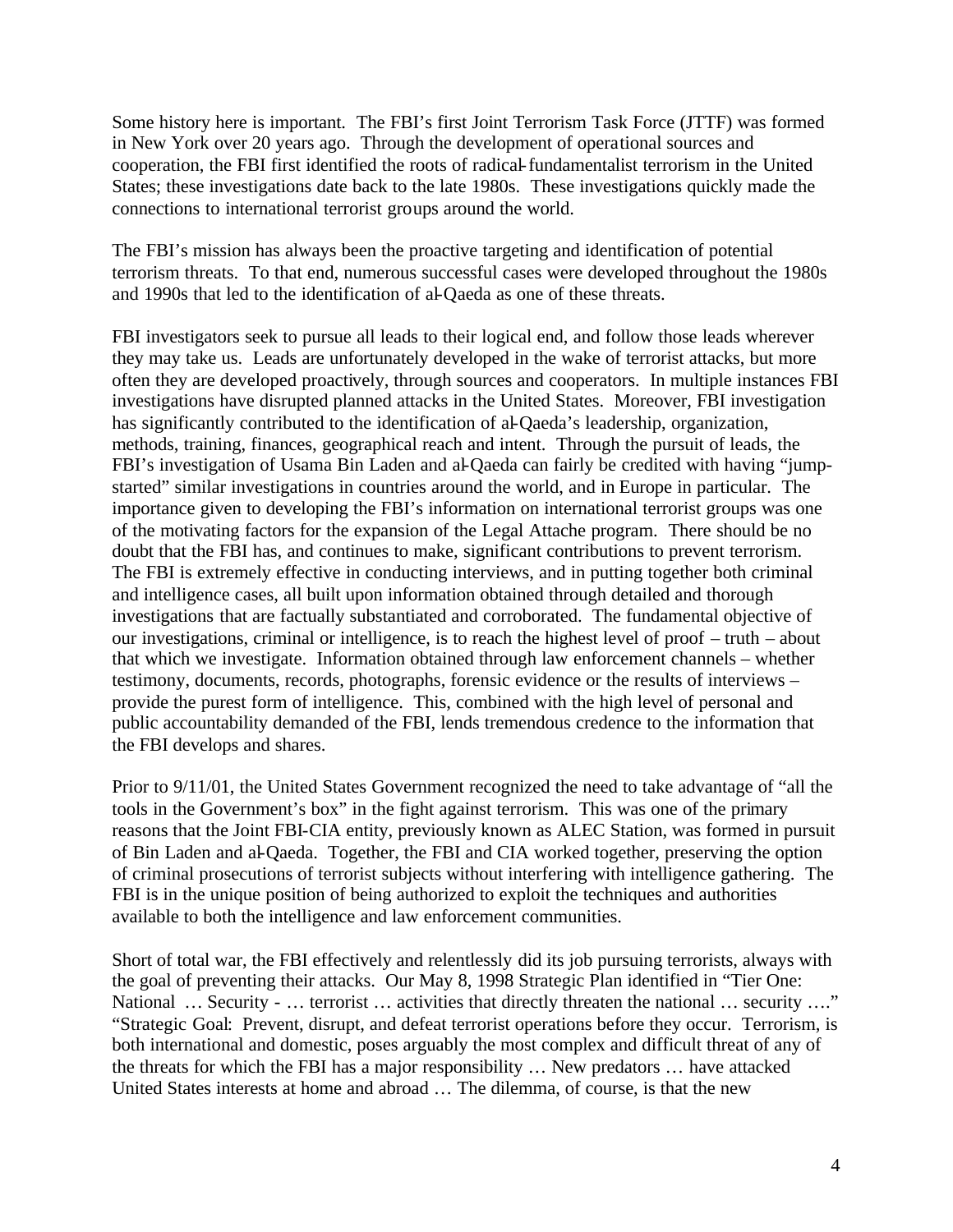perpetrators, targets, and weapons exist in almost unlimited numbers, while the law enforcement resources arrayed against them are finite." In our 1999 Public Report we wrote that "… the FBI has no higher priority than to combat terrorism; to prevent it where possible ... our goal is to prevent, detect and deter."

The FBI's pre-9/11 Counter-Terrorism (CT) resources were both finite and insufficient  $-3.5$ percent of the entire government's CT-budget – to meet the enemy against us. In 1993 we had under 600 Special Agents and 500 support positions funded for counter-terrorism. By 1999 we had more than doubled our personnel and tripled the FBI's CT budget to \$301 million. We knew it was not enough. For Fiscal Years (FYs) 2000, 2001 and 2002 the FBI asked for 1895 Special Agents, analysts and linguists to enhance our CT program. We got 76 people for those three critical years. FY 2000 was a typical example: 864 CT positions at a cost of \$380.8 million requested – 5 people funded for \$7.4 million. This is not a criticism of the Department of Justice (DOJ), White House or Congress – that is how political Washington makes its budgets, balancing competing needs against limited resources. The point is that the FBI was intensely focused on its CT needs but antebellum politics was not yet there. By contrast, after September 11, the FBI's FY 2002 Emergency Supplemental CT budget was increased overnight by 823 positions for \$745 million. The al-Qaeda threat against America was the same on September  $10<sup>th</sup>$  and September 12<sup>th</sup>. Nothing focuses a government quicker on a critical mission than a war.

Prior to September 11 the FBI relentlessly pursued criminal investigations, renditions and prosecutions of terrorists, particularly Bin Laden and al-Qaeda. This was an integral part of two Administrations' CT strategy. This course was not pursued because anyone believed indicting Bin Laden and issuing arrest warrants for al-Qaeda's leaders would stop their war against America. In fact, we always viewed this law enforcement action as limited in scope and completely secondary in terms of protecting national security. However, aside from cruise missiles, armed Predators and invading countries which harbored terrorists against America, this was our chosen path. Sometimes it worked. Yousef's arrest and return to an American prison didn't happen without an active arrest warrant. After Kasi's brutal murders of CIA personnel in Langley, Virginia, it was his indictment that led to his arrest by FBI Agents in Pakistan and murder convictions back in Fairfax County. We continue to pursue the arrest and rendition of Hizballah's military commander al-Mugniyah and his co-killers ali-Atwa and Izz-Al-Din for the murders of our Marines in Lebanon and Navy diver Robert Stethem. Their ultimate capture and punishment may rest upon their FBI arrest warrants. The al-Qaeda terrorists who destroyed our East African embassies and almost sunk the USS Cole have all been indicted and are now hounded by FBI Agents as well as by CIA officers and our armed services. Even the United States Administrators and generals in Iraq have recently gone after the "outlaw" Moqtada al-Sadr with an arrest warrant.

During my briefing of Senators Shelby and Kerrey following the East African bombings, then Senator Kerrey asked why the FBI was investigating an "act of war" against the United States. My answer then and now is the same. In the absence of military engagement against these terrorists, we have to pursue all other available options including capture and arrest.

Of course the FBI was relentless in indicting and pursuing the thirteen terrorist agents of Iran who blew up Khobar Towers in 1996 killing 19 of our Airmen and horribly wounding hundreds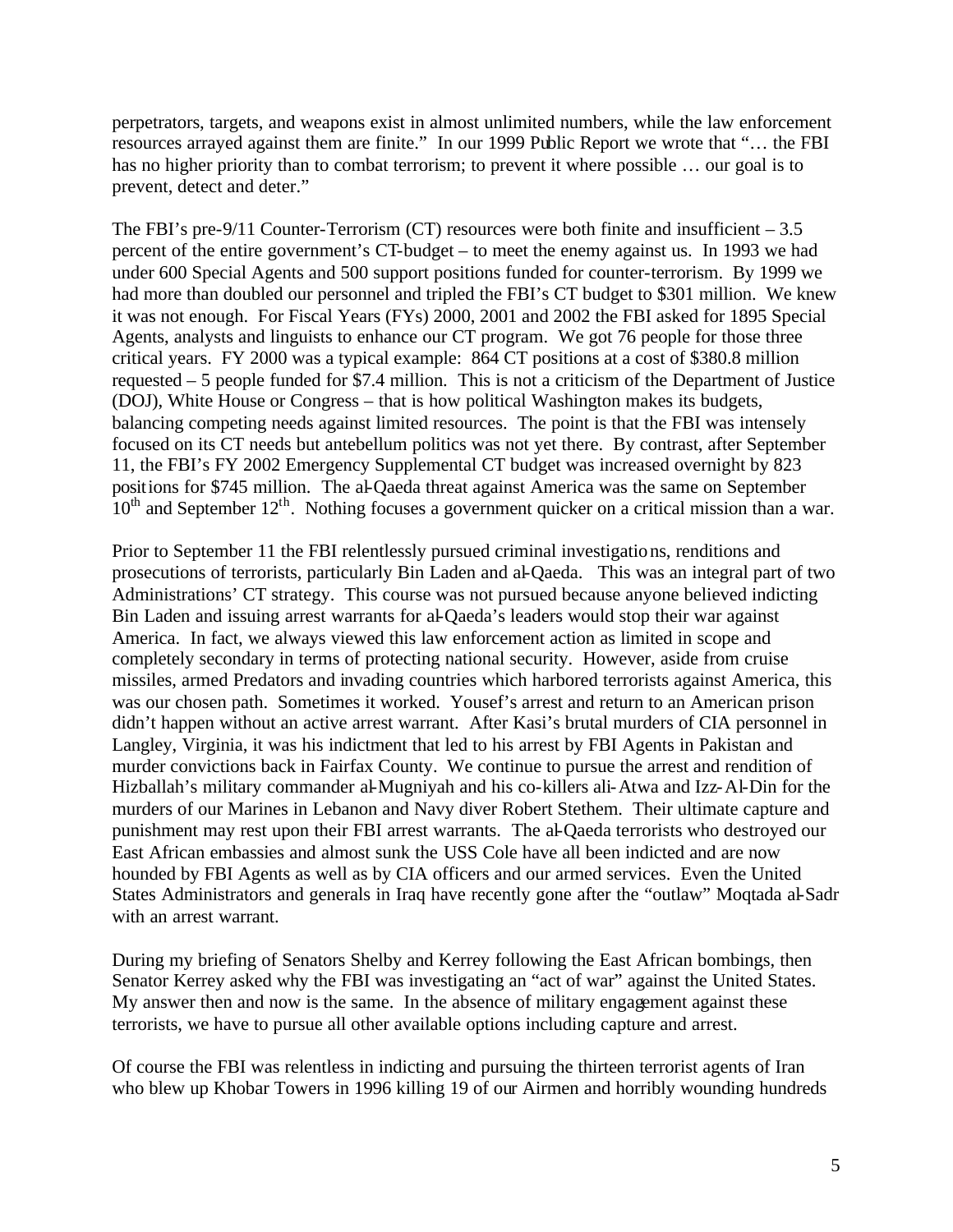more. Why were we pursuing this case? Certainly not because we thought that arrest warrants for thirteen fugitives protected by Iran was the best way to stop that country from sponsoring terrorist attacks against America. A quick poll of FBI Agents would clearly prefer a military operation against that rogue state to retaliate for the Khobar killings as the more effective course of action. But again, short of warring back, there is a fundamental but in some quarters misunderstood notion about why it's a good thing to at least have such an arrest warrant. Experience has taught the FBI that we never know the place and time – not of our choosing – when one of these hard-to-capture-in-foreign-safe-havens- terrorists is suddenly found traversing an airport or within-the-grab of a country or security service which will remit to us or to a "friendly" place only because we have a warrant. Hence the FBI always wanted to be in a position where – like the time with Khalid Shaikh Mohammed – we could capture such a high value terrorist target in a rare chance because we had taken the trouble to get an indictment and a warrant.

We await the day when Mughassil – the field commander of the Khobar attack – leaves Iran and is taken by us. Or, as with the Pan Am 103 mass murders by Libya, the United States and the international community decide to apply huge political pressure on this state sponsor to give up its terrorists to justice. And so we wait with court process not because we think the rule of law and American judicial process is always the best defense against terrorism – it's not – but because it gives America's terror victims another means for justice.

Pre-9/11, the FBI used all the means at its disposal to capture Bin Laden and to prevent his future attacks against America. The FBI and CIA actively targeted al-Qaeda and Bin Laden beginning one year before the East Africa embassy attacks on August 7, 1998. Together these agencies were able to indict Bin Laden prior to August 7 for a plot to murder American soldiers in Yemen. In November, 1998, Bin Laden was indicted a second time for the embassy bombings and put on the FBI's Top Ten list in April, 1999. In 1999 a dedicated Bin Laden Unit was established at FBIHQ and the CIA-FBI Bin Laden station began to operate covertly on an international basis. Of course, our arrest warrants standing alone were pieces of paper without the means to execute them. The United States armed forces provided that means to the FBI and DEA in 1988 by invading Panama in order to allow Agents to arrest Noriega – a notorious narcoterrorist responsible for the deaths of countless Americans at the time. Similar means to capture Bin Laden did not become available until October, 2001, when Afghanistan was so successfully invaded by our armed forces.

Before then, diplomacy and other means were tried. The United States brought political pressure on the Taliban through its allies to turn over Bin Laden but to no avail. The DCI and FBI Director sorted through a series of proposed, covert actions designed to capture Bin Laden on the ground in Afghanistan and bring him to justice. None of the plans appeared to have any chance of success and were not approved. Finally, on April 6, 2000, after consultation with the National Security Advisor and Department of State (DOS), I met with then Chief Executive Pervez Musharraf at his military compound in Lahore and requested his personal assistance in capturing Bin Laden. Musharraf was polite but unhelpful. He explained that he had personal assurances from Mullah Omar that Bin Laden was innocent of the East African bombings and had abandoned terrorism. We gave Musharraf and his military leaders an extensive briefing of our evidence against Bin Laden and al-Qaeda and followed-up our meeting by sending additional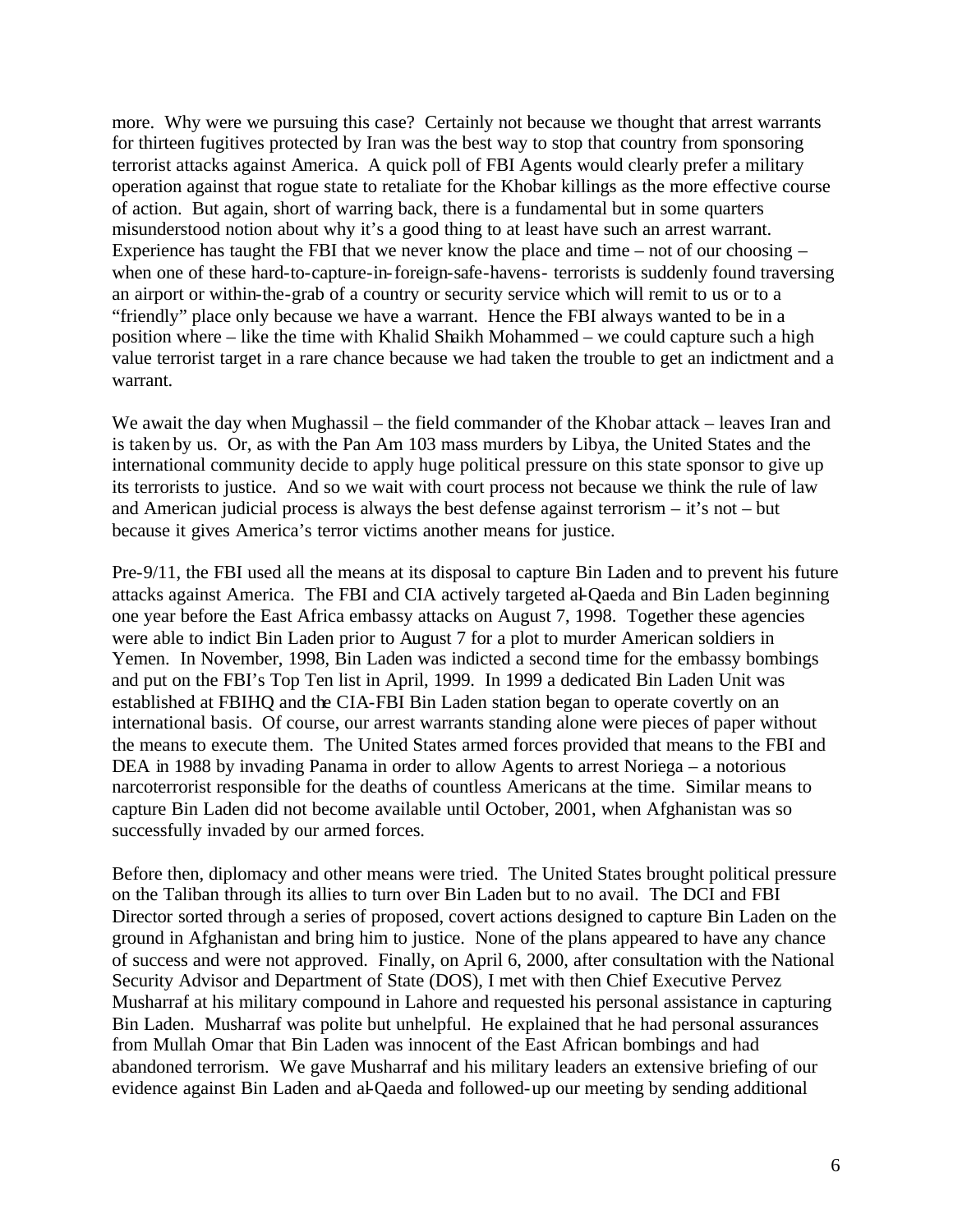FBI Agents and an Assistant United States Attorney from New York City to Pakistan to make the case for arresting Bin Laden. It was clear that short of America declaring war against Bin Laden and his Taliban accessories, Pakistan was not going to help America get this terrorist out of Afghanistan.

The FBI nevertheless made extensive preparations for the war to come and continuously enhanced our CT program and capabilities. In November, 1999, for example, we created a new FBI Counter-Terrorism Division as well as an Investigative Services Division to support our CT Program with analysts and intelligence capabilities. Nobody in the Executive or the Congress suggested we do this. We did it because we were focused on enhancing this critical program. This major reorganization of FBIHQ and CT assets in our 56 Field Offices represented a major commitment to preventing terrorism and enhancing our intelligence bases. It took the Office of Management and Budget (OMB) and the Congress a full nine months to approve this reorganization and allow the FBI to enhance its CT program. Again, this long delay clearly reflected that – as with the FBI's CT budgets in these years leading up to September  $11 - CT$ lacked the political priority which a declared war would soon militate.

At the same time we doubled and tripled the JTTFs around the United States so we could multiply our forces and better share intelligence and CT operations with the FBI's federal, state and local enforcement partners. Thirty-four of these JTTFs were in operation by September, 2001.

Other initiatives were taken as well. The FBI was given national responsibility for coordinating the protection of the Nation's critical infrastructure. As a result, we created the National Infrastructure Protection Center (NIPC) at FBI Headquarters which had critical responsibilities regarding terrorist threats, cyberattacks and sharing intelligence with both government agencies and the private sector.

The FBI was also tasked to set up the National Domestic Preparedness Office to counter terrorist threats and to enhance homeland security.

We began making preparations for the 2000 Olympics, the Millennium, United Nations and NATO meetings in New York City, World Cup, IMF-World Bank events, presidential conventions and other major special events like the 2002 Olympics which absorbed vast numbers of FBI Counter-Terrorism resources.

At the same time, we were conducting major terrorism investigations leading up to the successful prosecution in New York City of the al-Qaeda members who attacked our embassies in Africa.

We stood up the massive Strategic Information Operations Center (SIOC) at FBI Headquarters whose main purpose was to give us the capability to work several major and simultaneous terrorist matters at the same time and to share real-time information with many agencies – federal, state and local.

We established the FBI's Counter-Terrorism Center at FBI Headquarters which was coordinated with the CIA's Center by communications, information exchange, and personnel staffing. In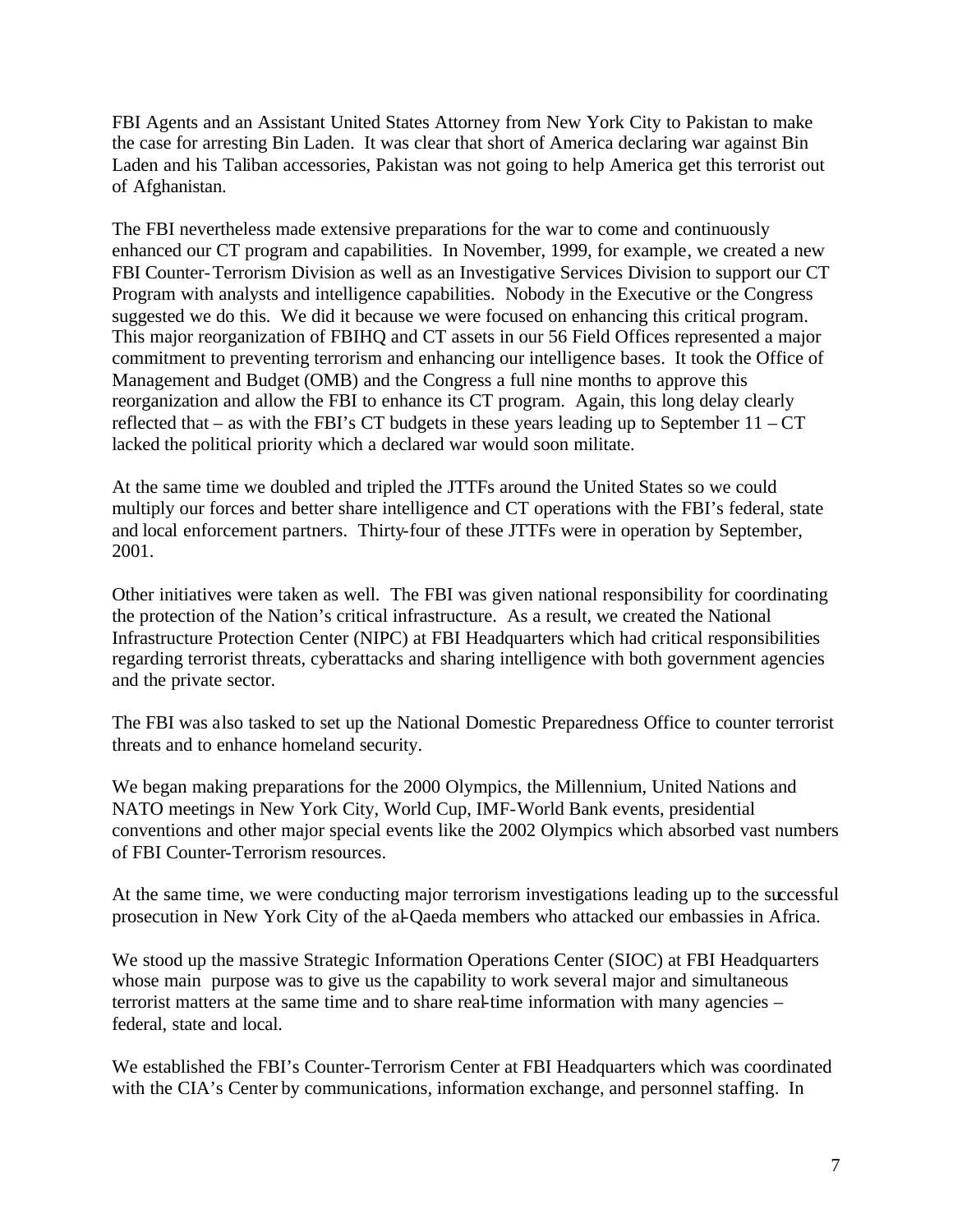terms of intelligence sharing the FBI's CTC Center had full-time representatives of numerous federal, state and local agencies who received information as we received it.

We instituted MAX CAP O5 in July 2000 to enable each of the FBI's 56 Field Offices and their Special Agents in Charge (SAC) to improve our counter-terrorism efforts, analyze threats and develop capabilities and strategies throughout the United States. Regional SAC Conferences were held during the summer of 2000 to roll out the MAX CAP O5 strategy.

We set up a national threat warning system in order to disseminate terrorism-related information to state and local authorities around the country.

We organized and carried out a significant number of national, regional and local practical exercises to help the country prepare for terrorist attacks.

Attorney General Janet Reno and I conducted regular meetings with the National Security Advisor and the Secretary of State dedicated to terrorism issues, cases and threats.

I met with Presidents, Prime Ministers, Kings, Emirs, law enforcement, intelligence and security chiefs in 68 countries around the world, 2,100 foreign leaders in all. The primary reason for these contacts was to pursue and enhance the FBI's counter-terrorism program by forging an international network of cooperation where intelligence could be shared.

We proposed and briefly received from Congress the authority to hire critical scientists, linguists and computer specialists without the salary restrictions of Title V. This flexibility is critical to fighting terrorism.

The DOJ and the FBI prepared hundreds of FISA Court applications in counter-terrorism matters where electronic surveillance or legal assistance was required from the Court.

I regularly met and discussed counter-terrorism issues, intelligence and force protection issues with the Attorney General, the National Security Advisor, United States Attorneys, the Secretaries of State and Defense, our Ambassadors and the Joint Chiefs of Staff.

All of these initiatives happened because prior to September 11 the FBI was intensely focused on preventing foreign terrorists from attacking targets inside the United States. As noted, the 1993 WTC bombing dispelled any notion that terrorists were content to blow up embassies, warships and Americans overseas.

More convincingly, the failed efforts by Ressam and his New York City-based co-conspirators to carry out a major terrorist attack within the United States at the end of 1999 made the FBI focus intently on protecting homeland security. Indeed, the FBI investigation of the USS Cole attack and CIA efforts overseas led to our conclusion that the millennium attacks by Ressam on the West Coast were planned to coincide with other al-Qaeda sponsored terrorism in Jordan and in Yemen. The Jordanian attack was prevented by the CIA acting together with the Jordanian General Intelligence Department (GID) to stop it. In January, 2000, the al-Qaeda suicide bombers of the USS Cole had previously planned to attack another United States warship – The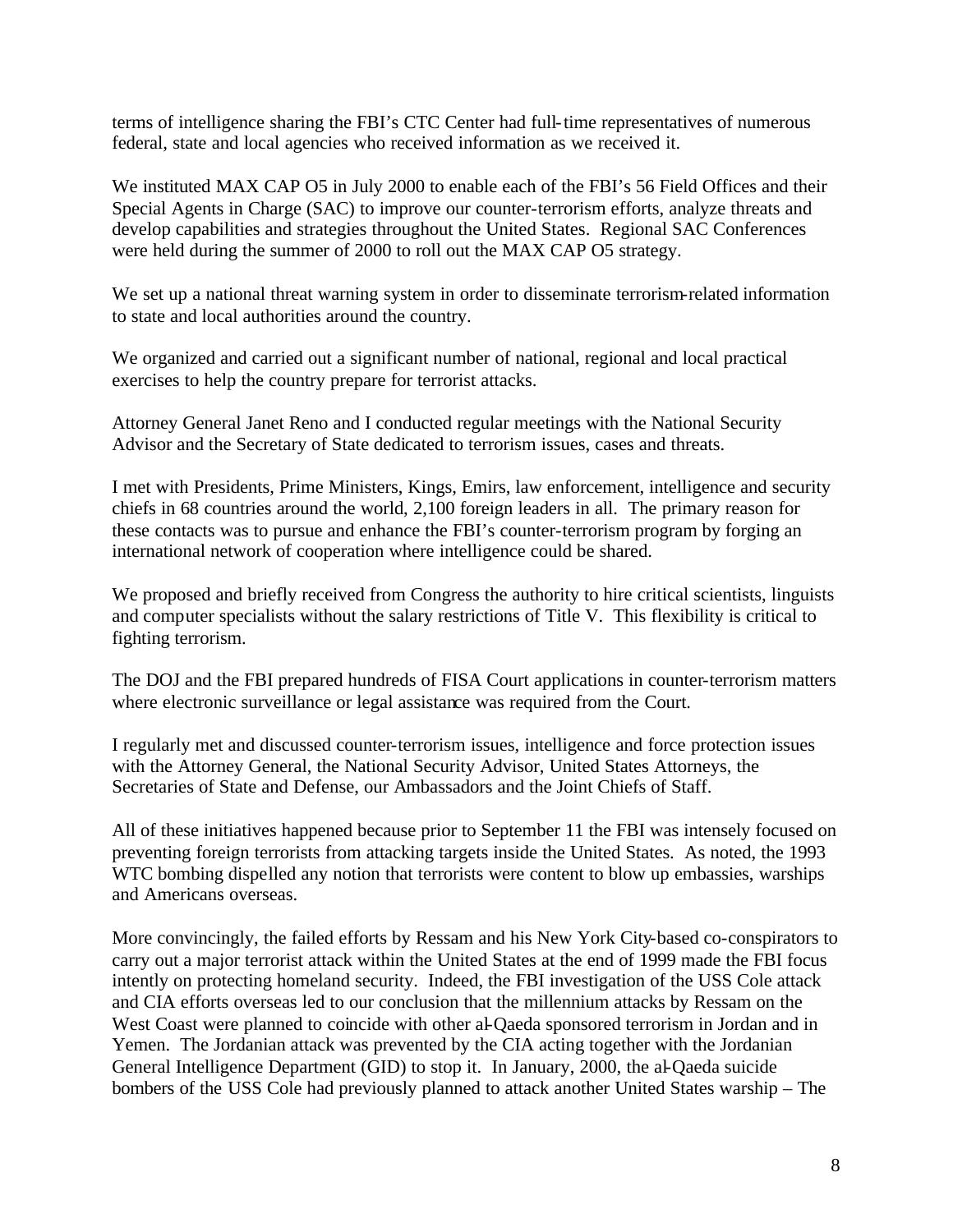USS Sullivans – which was docked at the same fuel pod the USS Cole used in October 2000. The earlier attack was postponed because the bomb-laden attack boat sunk when it was launched.

So before the end of 1999, the FBI and the intelligence community clearly understood the immediacy of the foreign-based al-Qaeda threat regarding targets within the United States. Congress and the Executive were fully briefed as to this threat analysis.

In several appearances before Congress, I used a chart to depict the locations around the United States where radical fundamentalists cells were active. The FBI fought unsuccessfully to continue fingerprinting and photographing visiting nationals from key state-sponsors of terrorism like Iran because intelligence agents were being sent here to support these radical elements.

The recurrence of a domestic terrorist attack was always understood. For example, as we prepared for and conducted the several, major trials of al-Qaeda members – Usama Bin Laden was charged as a defendant in those indictments – in New York City, during 1999-2000, extraordinary security steps were taken to prevent an al-Qaeda attack. If any of you saw Foley Square, the federal courthouse and the area around City Hall, 26 Federal Plaza and the New York Police Department Headquarters during this time, it was totally fortified. The closed streets, cement trucks, barricades, checkpoints and hundreds of heavily armed officers and agents were not set up to prevent the al-Qaeda subjects from escaping. These unprecedented security measures – enhanced after September 11 – were designed to stop al-Qaeda attacking the court which found their own members guilty of blowing up our embassies in Africa.

We studied the 1995 Tokyo subway sarin gas attack and FBI personnel disseminated the intelligence to transit officials in New York City and around the United States.

Similarly, Pennsylvania Avenue was ordered to remain closed by two Nationa l Security Advisors and the White House after the United States Secret Service Director and I made a presentation which showed that a terrorist vehicle bomb could destroy the West Wing.

Prior to September 11, an incredible number of innovative and costly measures were regularly implemented by the FBI and the law enforcement community around the country – at special events, conventions, inaugurations, public gatherings – to prevent, among other threats, foreign based terrorists like Ressam and Yousef from attacking targets here. The radical fundamentalist threat posed a clear and present danger here and the intelligence community and political leaders understood it to be the case.

Protecting our homeland from attacks by foreign terrorists had long been the FBI's priority. Going back to 1994, then Deputy Attorney General Jamie S. Gorelick asked me as head of the DOJ's Office of Investigative Agency Policy to review the Department's policies and practices regarding aliens entering and leaving the United States – this in response to the 1993 WTC bombing and the Kasi murders outside CIA Headquarters – both attacks linked to aliens. I recommended in September, 1994 that the Department strengthen investigative powers against suspected "undesirable aliens," accelerating deportation appeal proceedings and limiting United States participation in a visa waiver pilot program under which 9.5 million foreigners entered the country in 1994. I also recommended at the time that we include provisions for the detention and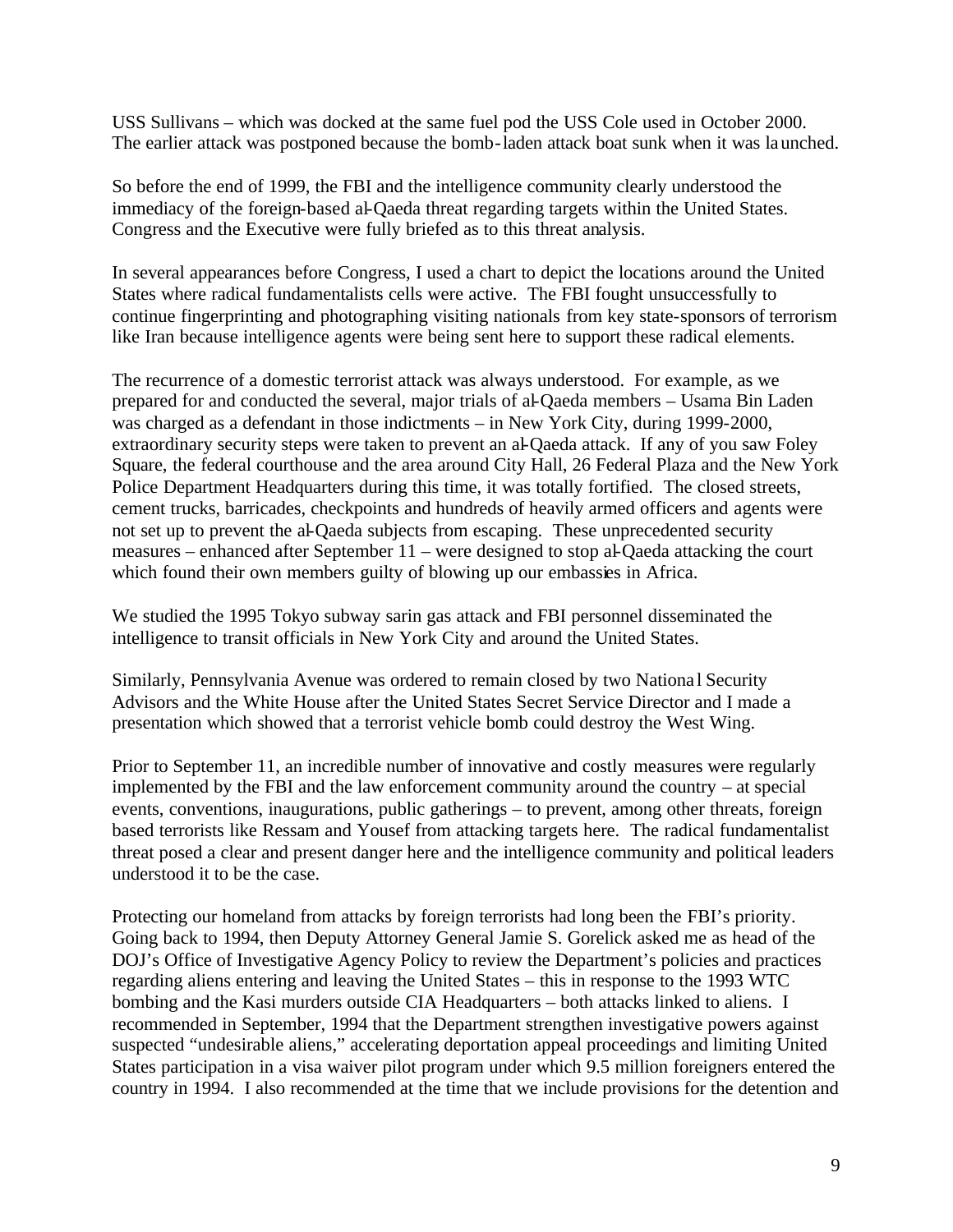removal of undesirable aliens, under the jurisdiction of a special, closed court procedure. I also criticized alien deportation appeal procedures which oftentimes took years to conclude without valid grounds. Finally, I recommended legislation to provide the FBI with "roving" wiretap authority to enhance our ability to investigate "aliens' terrorist activities in the United States." President Clinton requested that authority in 1996.

At the same time, the FBI was critically active in focusing on the terrorist threat to Americans overseas, our first line of defense. This was, as I described, the centerpiece of the FBI's dramatic expansion of our Legat Offices around the world.

The FBI must have this foreign presence and capability to carry out an effective counterterrorism policy, especially when it comes to prevention.

In July, 1994, I visited Russia and nations formerly part of the Soviet Union. We recommended to the President that "Every reasonable step must be taken promptly to prevent nuclear materials from falling into the hands of rogue nations or terrorist groups that might use them against the United States."

When I left the FBI, I had proposed that we establish an FBI training facility in Central Asia, as we had done in Budapest in 1995, and had begun in Dubai, to enhance our ability to establish liaison and critical points of contact in those important regions. There is absolutely no substitute for these liaisons and relationships. Without them we risk being blind.

Many FBI personnel and I spent an enormous amount of time traveling overseas in order to establish an international counter-terrorism capability. Because of that, in 1998, I was able to negotiate the return of two al-Qaeda bombers from Kenya so they could be tried and convicted for the embassy bombings.

My April, 2000 meeting with Musharraf in Pakistan also negotiated the availability of a critical witness in one of our major terrorist prosecutions in New York who Musharraf permitted to testify at the trial.

In 1996, I met with Presidents Nazarbayev and Karimov of Kazakhstan and Uzbekistan, respectively, and discussed radical fundamentalist terrorism directed against the United States from Afghanistan and Iran. I asked for their help in fighting these threats to America as well as to them.

I traveled extensively – as did scores of FBI men and women – throughout the Mideast, Central Asia, Africa, Asia, the Persian Gulf and South America with the objective of strengthening the FBI's counter-terrorism program so we could better protect America.

Dozens of FBI Special Agents went to places like the Triborder Area in South America, South East Asia, Africa, Greece, Georgia, Russia and many other places to carry out the FBI's counterterrorism mission. We sent a team of FBI Agents to Buenos Aires to review the bombings of the Israeli Embassy and Jewish Cultural Center – for which Iran and Hizballah were suspected.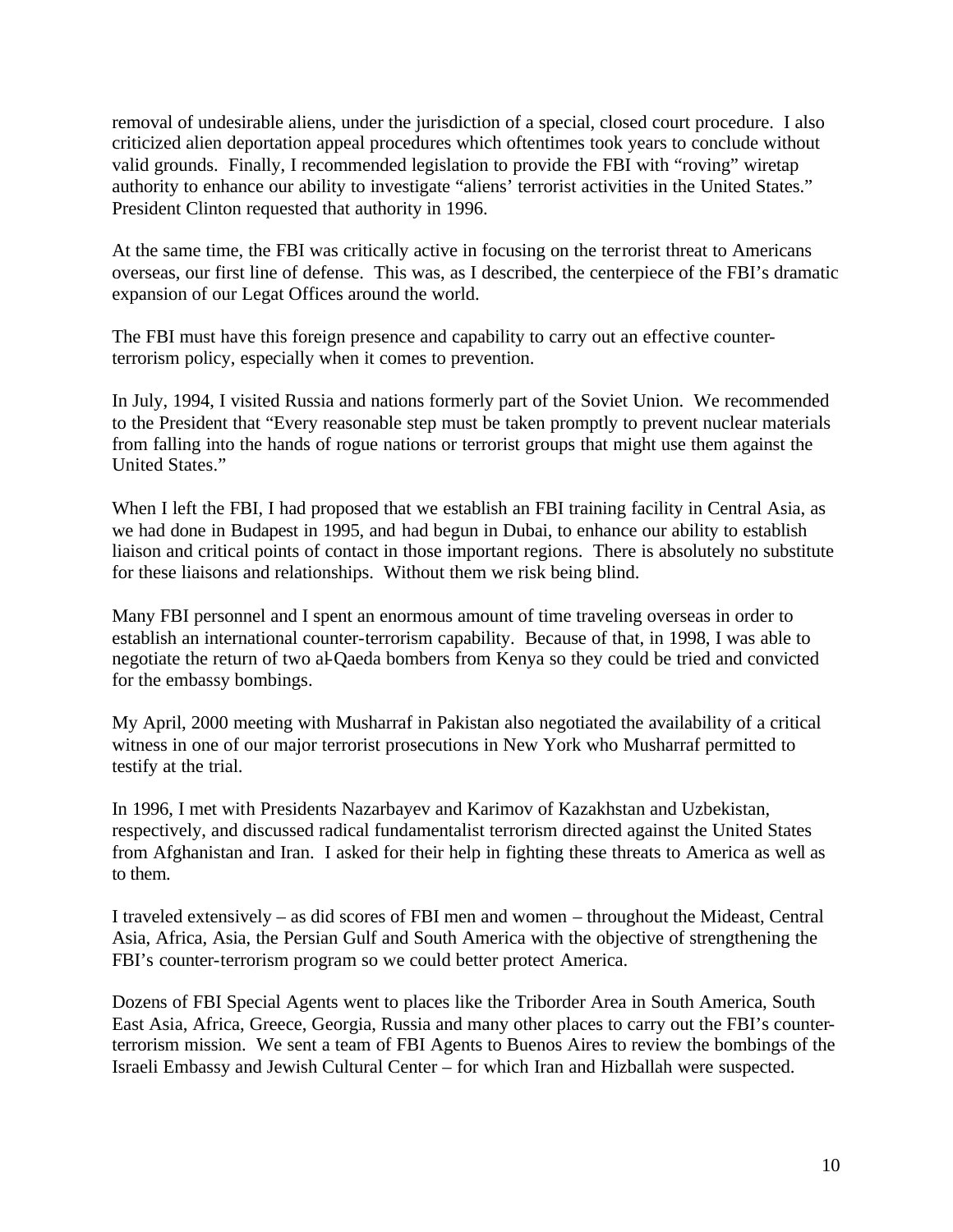History and experience have shown that the FBI's expansion overseas has paid immense dividends in terms of enhanced capability, prevention and enforcement. The United States' rapid response after September 11 was based in part on this existing infrastructure.

For example, during our examination of the forensic evidence from the USS Cole case it was discovered that the explosive used was possibly manufactured in Russia. Because the FBI had been working in Russia since 1994, I was able to call the FSB Director and ask for assistance. His response was immediate. Russian explosive experts provided the FBI with all the necessary forensic and expert information requested, helping the case immensely. I could provide dozens of other examples of how the FBI's expanded Legat Program has directly supported our efforts to protect America from terrorists.

In the run-up to September 11, after which millions of dollars instantly flowed through the FBI to establish a modern, information technology infrastructure, rewiring the FBI was slow and frustrating. We didn't wake up one day in the mid-1990s and realize that our IT systems were unable to perform even basic functions, such as email and electronic files available in other government agencies and the private sector. We identified upgrading IT in our 1998 Strategic Plan as one of three areas most critical to the FBI's success. In repeated appropriations' hearings and CT presentations to Congress throughout the late 1990s and continuing through 2001, the FBI sounded the alarm for IT modernization. As far back as 1992 we estimated that a badly needed five-year IT upgrade plan would cost \$432 million.

Our 1998 budget proposal to the Congress for technology improvements or ISI as we called the project was part of the Fiscal Year 1999 appropriations request. We sought a total of \$70 million for ISI, consisting of \$20 million from base IT funding and an increase of \$50 million in new budget authority for ISI. Congress appropriated \$2 million of the requested increase, to be used for additional personnel to support ISI, and directed the Attorney General to make available \$40 million from the Department's Working Capital Fund. However, Congress prohibited the FBI from spending any of these funds, including the \$20 million from the FBI's base IT budget, until a comprehensive implementation plan was submitted to the Congress.

During the FY 2000 appropriations cycle, we proposed a total of \$58.8 million for ISI, consisting of \$20 million from base IT funding and an increase of \$38.8 million in new budget authority. The FY 2000 appropriation for the FBI provided no new budget authority and again prohibited the FBI from obligating any available funds for ISI until the Congress approved the ISI plan.

After receiving Administration (DOJ and OMB) clearance, the FBI again submitted the ISI plan to the Congress in March 1999; however, the plan was not accepted. A revised plan was submitted in August 1999. Still this plan was not approved. We continued to talk with the Congress and we presented alternate funding scenarios, but could not reach agreement. There was universal agreement that the FBI needed the IT upgrade requested; however, there was disagreement on the type of contract vehicle being proposed, how much the FBI could or should do using in-house capabilities versus contractors, deployment to field offices, staging of the capabilities within each phase, and cost.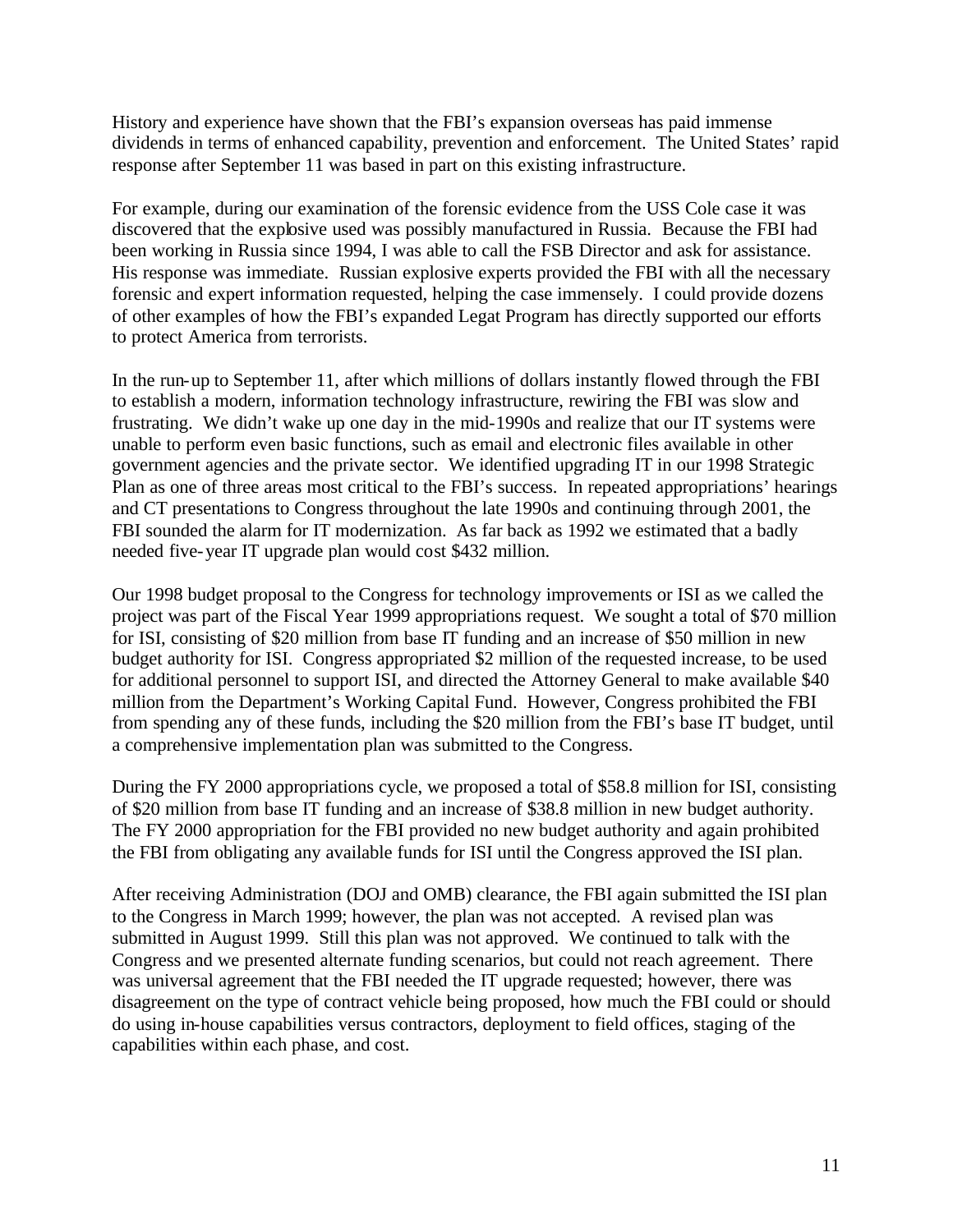While awaiting approval of the ISI plans, the FBI had extended the bids submitted for the ISI contract. However, it became necessary to cancel the procurement in November 1999 due to our inability to reach agreement and release of funding for ISI.

Due to the restrictions on spending any funds for ISI, the FBI was precluded for a critical two year period from replacing or upgrading many elements of its IT infrastructure since these items were encompassed by the ISI plan. This was particularly damaging since \$40 million of the embargoed funds were from our base IT budget that were normally used for basic refreshment and upgrades of existing equipment and systems. Desktop computers grew older and more obsolete; network switches, servers, and other equipment become more fragile and more prone to breakdown.

We came back to the Congress in the FY 2001 budget with a request for a total of \$60 million in funding for FBI information technology infrastructure upgrades, consisting of \$20 million from base IT funds and \$40 million in new budget authority. In March 2000, we also submitted yet another plan, entitled, e-FBI: Three Year Implementation Plan, Architecture, Schedule, Cost, and Program Management Details. This plan was built around a Congressionally suggested funding stream of \$200 million, or half the amount initially proposed by the FBI for ISI.

In early 2000, I recruited Bob Dies, who had recently retired from IBM, to come in and rework our proposal to get this done. Subsequently, in September 2000, Mr. Dies submitted to the Congress a revised investment plan, entitled, FBI Technology Upgrade Plan, Reprioritized Three-Year Implementation Plan. That plan called for spending a total of \$380 million to build a basic information technology infrastructure with every expectation that much more would be needed to achieve anything approaching state of the art and interagency interoperability.

The new plan was built around three components: information presentation, transportation network, and user applications. Congressional clearance for the new plan came in September 2000 and the FBI was allowed to spend \$100.7 million for first year costs of the plan. That \$100.7 million consisted of the \$80 million that was banked from FYs 1999 and 2000, plus \$20.7 million from base IT funding. Contracts for the Trilogy program, as the revised plan became known, were finally awarded in May and June 2001.

The last FBI budget proposal that I presented to the Congress – for FY 2002 – included a request for \$67.7 million for the second year costs of the Trilogy program. Congress provided the full amount needed for year two Trilogy costs and, in subsequent supplemental appropriations, provided even more funding for Trilogy and other FBI IT investments. After September 11 by contrast, billions of dollars for IT funding poured into the FBI and the FBI was instructed to accelerate deployment.

Besides Trilogy, the FBI dedicated its efforts to obtain critical technology assistance to combat terrorism. In 1994, as a result of the FBI's own initiative, Congress passed the Communications Assistance to Law Enforcement Act (CALEA). This critical statute was vital to ensuring that law enforcement could maintain the technical ability to conduct court-authorized electronic surveillance. Against tremendous opposition, the FBI persuaded Congress that this selectivelyutilized technique was essential to working its most complex criminal and national security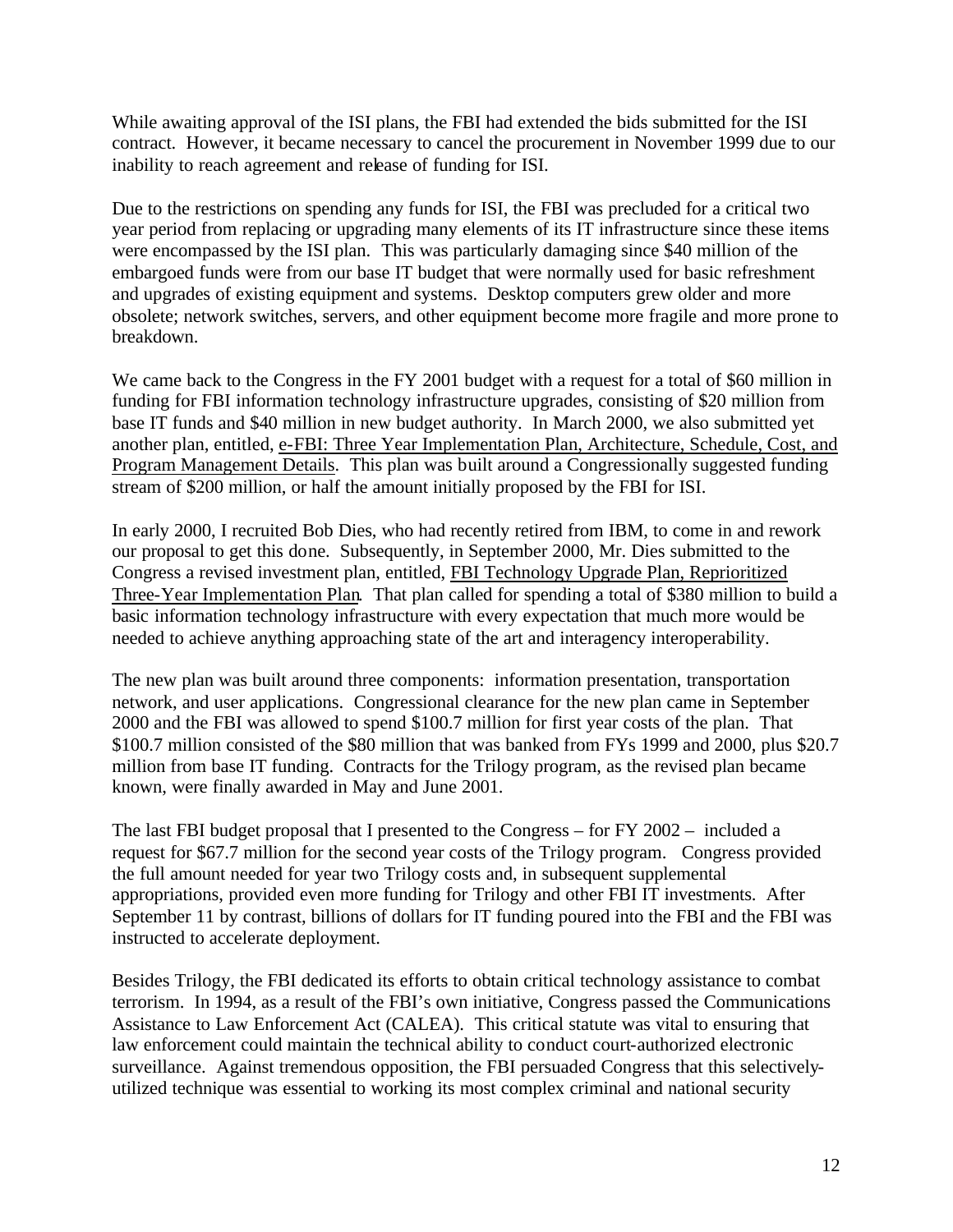cases. The law simply allows the FBI to continue its court-controlled use of this capacity as the telecommunications world changes from an analog to digital network. It has taken most of the last eight years to fund and to implement CALEA and faster progress needs to be made.

But CALEA simply permits the FBI to maintain court-approved access to digital communications and stored data. Another technical challenge called encryption then and now threatens to make court-authorized interception orders a nullity. Robust and commercially available encryption products are proliferating and no legal means has been provided to law enforcement to deal with this problem, as was done by Parliament in the United Kingdom. Terrorists have been able to exploit this huge vulnerability in our public safety matrix.

In 1998, HPSCI adopted a substitute bill to S.909 which effectively addressed all of law enforcement's public safety and terrorism-related concerns regarding encryption products. Unfortunately, this needed counter-terrorism assistance was not enacted. As we know from Ramzi Yousef's encrypted computer files found in Manila, terrorists are exploiting this technology to defeat our most sophisticated methods to prevent their attacks. I have long said that this unaddressed problem creates a huge vulnerability in our nation's counter-terrorism program. Neither the Patriot Act nor any other likely-to-be-enacted statute even attempts to close this gap. Resolving this issue is critical to homeland security.

In 1995 Congress authorized at our request the establishment of an FBI Technical Support Center (TSC). The purpose of this facility was to provide federal and local law enforcement with the technical tools to improve court-authorized telecommunication interceptions and signal access for investigative purposes. I was pleased to see that this critical center was finally funded right after September 11.

In addition to CALEA, TSC and our encryption initiative, the FBI made enormous strides to equip itself to fight terrorism. We stood up at FBIHQ the National Infrastructure Protection Center (NIPC) to become the center of expertise for computer forensics and cybersecurity. We opened the massive SIOC which has the technical capacity to operate multi-theater CT operations and overseas investigation with interagency computering, shared data bases and space-age communications. A new FBI Laboratory was opened at Quantico, Virginia, capable of performing the most sensitive and high-end forensic examinations in conjunction with our National Laboratory network. We began issuing laptop computers to our graduating Special Agents at Quantico in order to accelerate technology distribution to the field. All of these efforts focused on building a technology platform from which we could take the fight to the terrorists.

During my tenure as FBI Director, I was immensely proud of the cooperation and integration of FBI and CIA efforts to combat terrorism. Myself and recent DCIs, particularly George Tenet, have taken bold and unprecedented steps to work together and forge an effective FBI-CIA partnership to combat terrorism. Exchanging senior officers, standing up the joint Usama Bin Laden/al-Qaeda operations and intelligence center, fully coordinating our Legats and Station Chiefs, cross-training and many additional measures were taken to integrate our counterterrorism resources and capabilities. Our joint efforts in the East Africa and USS Cole bombings is a template for how successful we were in working together. Some of these efforts cannot be described in this session.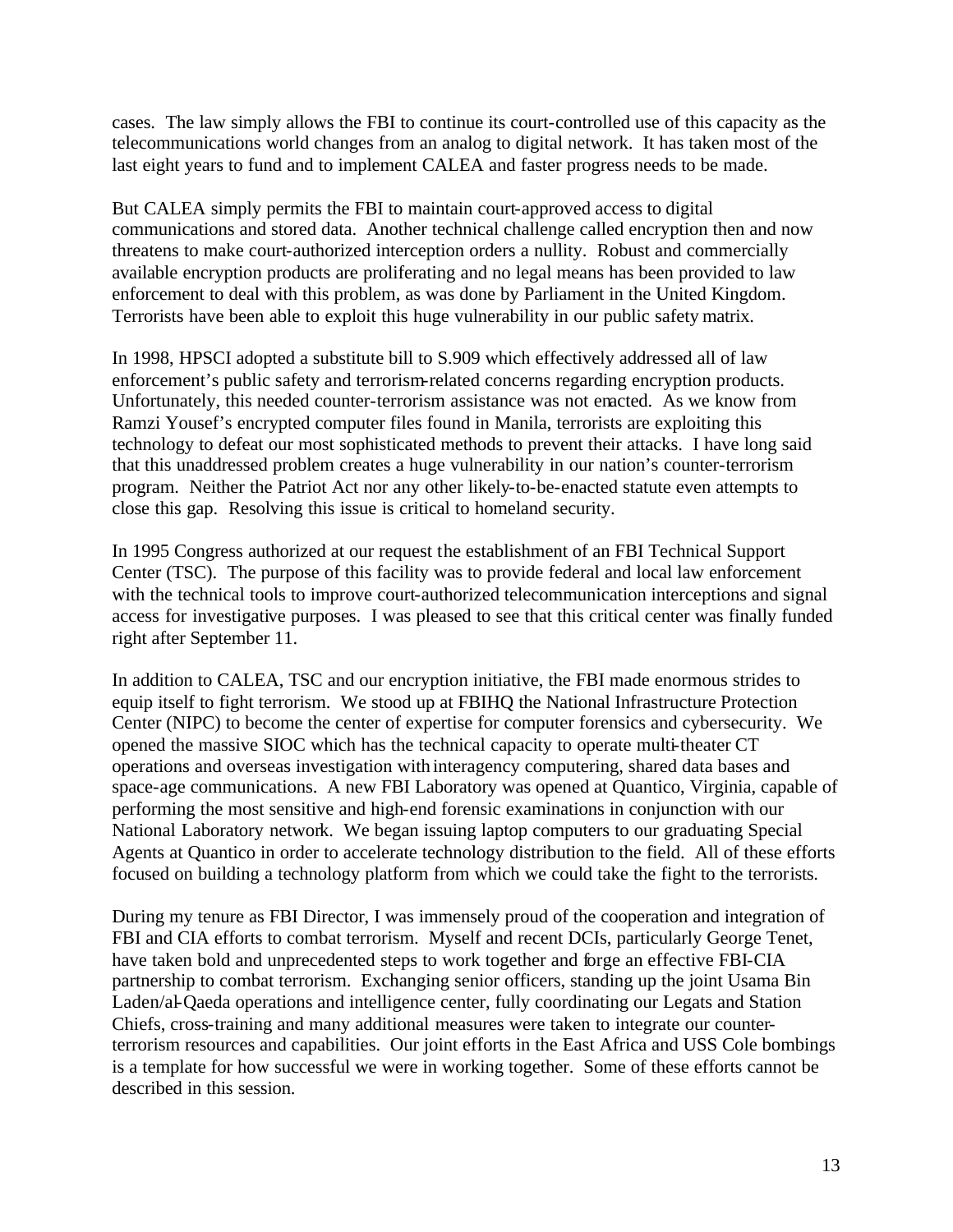This historical and successful integration does not mean that on every possible point of intersection, a lapse did not occur. But to focus on those isolated instances while ignoring the huge successes of this top-down directed integration, is misplaced. I personally credit George Tenet with making this happen and winning the trust and respect of the entire FBI in the process.

The best confirmation of this fully integrated FBI-CIA counterterrorism effort is the fact that during my tenure no chairman or member of the Intelligence Committees raised with me – or the DCI to my knowledge – the issue of our agencies being uncooperative or adverse to working together. Conversely, it was repeatedly pointed out to me by these Committees that the FBI and CIA were working together in an exemplary manner.

We must acknowledge that the rules are changed beginning with certain provisions of the USA Patriot Act. The Department of Justice and the intelligence agencies have been given new tools to combat a dangerous enemy who follows no rules. Some of these new authorities have been granted by the Congress with a sunset provision. Some asserted by the government are being challenged in the courts, where they will ultimately be decided.

It must always be understood that prior to September 11, the FBI – as it always must – followed the rules as they were given to us by the Attorney General and the Congress. For example, FBI Agents were not permitted without special circumstances to visit a suspect terrorist group's web site or to attend its public meetings. Counterintelligence, Domestic Terrorism and Informant Guidelines promulgated years ago and updated with new restrictions curtailed our ability to collect information in national security cases. Those guidelines are now being changed. "Primary purpose" requirements for FISA applications and information separation structures limited the sharing of criminal and intelligence information. For two decades the Department of Justice constructed the wall between counterintelligence and law enforcement higher and higher to a height which far exceeded common sense and the plain meaning of the underlying 1978 statute.

Finally, on November 18, 2002, the United States Foreign Intelligence Surveillance Court of Review reversed the May 17, 2002 decision by the Foreign Intelligence Surveillance Court, correctly concluding that the lower court's self-constructed barrier between counterintelligence/intelligence officials and law enforcement officers was based on the lower court's assumption but not supported or required by the Foreign Intelligence Surveillance Act (FISA), as amended by the Patriot Act, or the Constitution. Not surprisingly, the Court of Review looked at the plain language of 50 U.S.C. §1801(e)(1) and concluded that an agent of a foreign power seeking information relating to "actual or potential attack(s)," "sabotage or international terrorism" and "clandestine intelligence activities" against the United States is simultaneously violating criminal statutes of the United States. Therefore, FISA evidence which allows the prosecution of spies, terrorists and saboteurs most certainly relates to the nation's ability to protect its national security – which is the primary purpose – to use the phrase correctly – of the FISA statute.

Just as importantly, going beyond the Patriot Act and examining the original 1978 FISA statute, the Court of Review found it "quite puzzling that the Justice Department, at some point during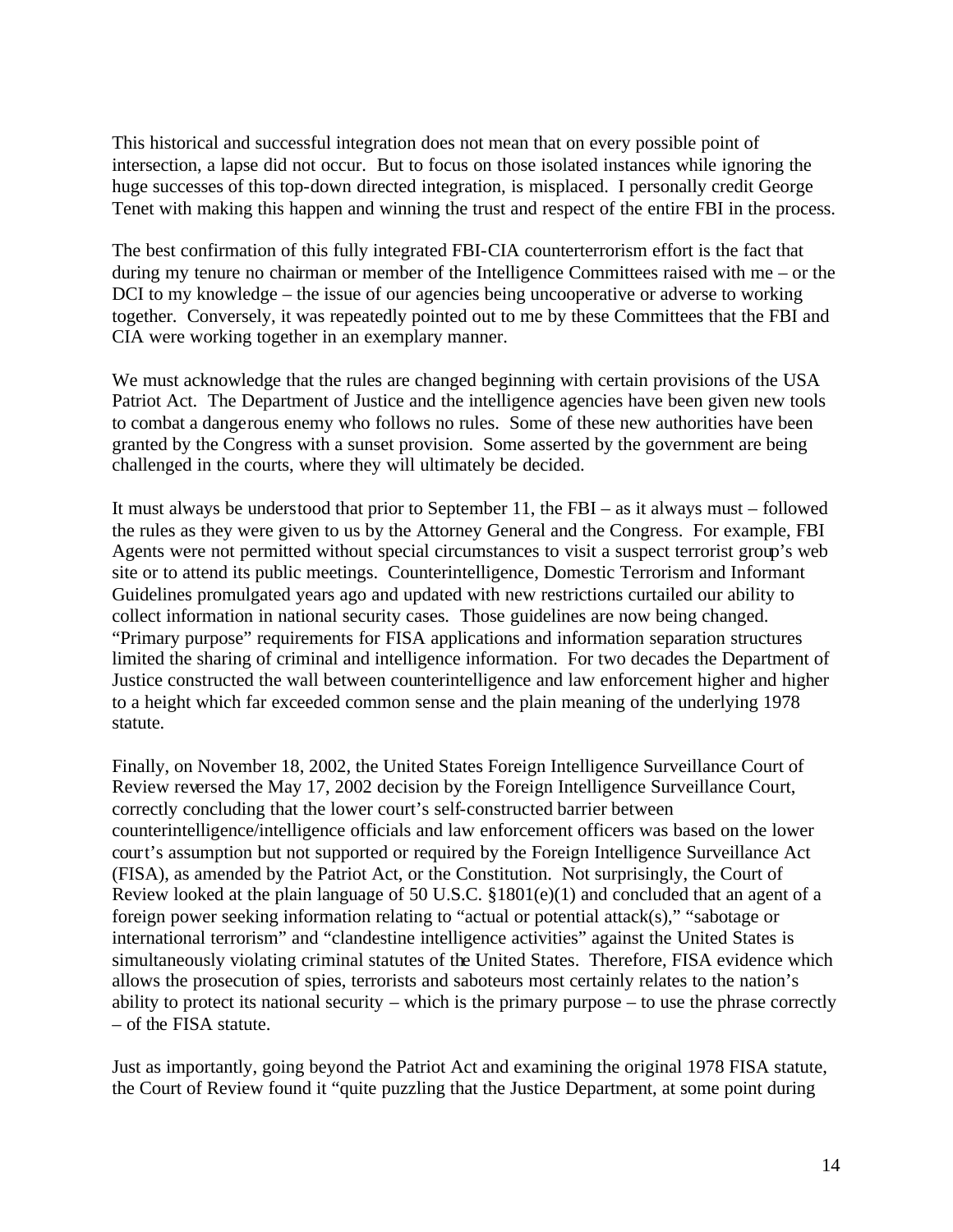the 1980s, began to read the statute as limiting the Department's ability to obtain FISA orders if it intended to prosecute the targeted agents – even for foreign intelligence crimes." (Opinion at 10) Conversely, the Court of Review found that the plain language of FISA as well as the legislative history makes it absolutely clear "that arresting and prosecuting terrorist agents of, or spies for, a foreign power may well be the best technique to prevent them from successfully continuing their terrorist or espionage activity." (Opinion at 12-13)

In sum, the Court of Review makes a compelling case that the 1978 FISA never should have precluded or limited the government's use or proposed use of foreign intelligence information – including evidence of crimes – in a criminal prosecution.

Over many years, a confusing, shifting and uncertain morass of court and Department of Justice guidelines (See DOJ Procedures for Contacts Between the FBI and the Criminal Division Concerning Foreign Intelligence and Foreign Counterintelligence Investigations, July 19, 1995), misinterpretations and requirements burdened the task of legitimately using FISA to protect the nation's national security.

I repeatedly testified before Congress that FBI Agents were statutorily barred from obtaining portions of credit reports on certain national security subjects which used car dealers could order and read.

And when I left the FBI in June 2001, we were being criticized in some quarters because a valuable new electronic tool necessary to read a terrorist's e-mail pursuant to a court order had the hypothetical potential to be abused – as any law enforcement tool could be.

Everyone understands why and how some of our basic rules changed after September 11. America declared war on al-Qaeda and Bin Laden and the Congress and President put the country on a war footing. It's important to remember that war changed these rules and the FBI, CIA and the rest of the government can only be judged prior to September 11 by the preexisting rules.

# SOME RECOMMENDATIONS

- 1. Provide legal authority and significant new funding enabling the FBI to manage information technology and deal with encryption.
- 2. Significantly increase the number of FBI Special Agent and Support positions with sufficient compensation required to recruit and retain the best men and women to combat terrorism. Today the FBI only has 11,948 Special Agents, 267 more than its 11,681 complement in 1999. No way to fight a war!
- 3. Significantly increase the FBI's technical support program and facilitate the FBI's access to emerging technologies and research and development by the private sector.
- 4. Significantly increase the number and staffing of FBI Legat Offices overseas. We had 44 in September, 2001 and as we fight this war today, there are only 46.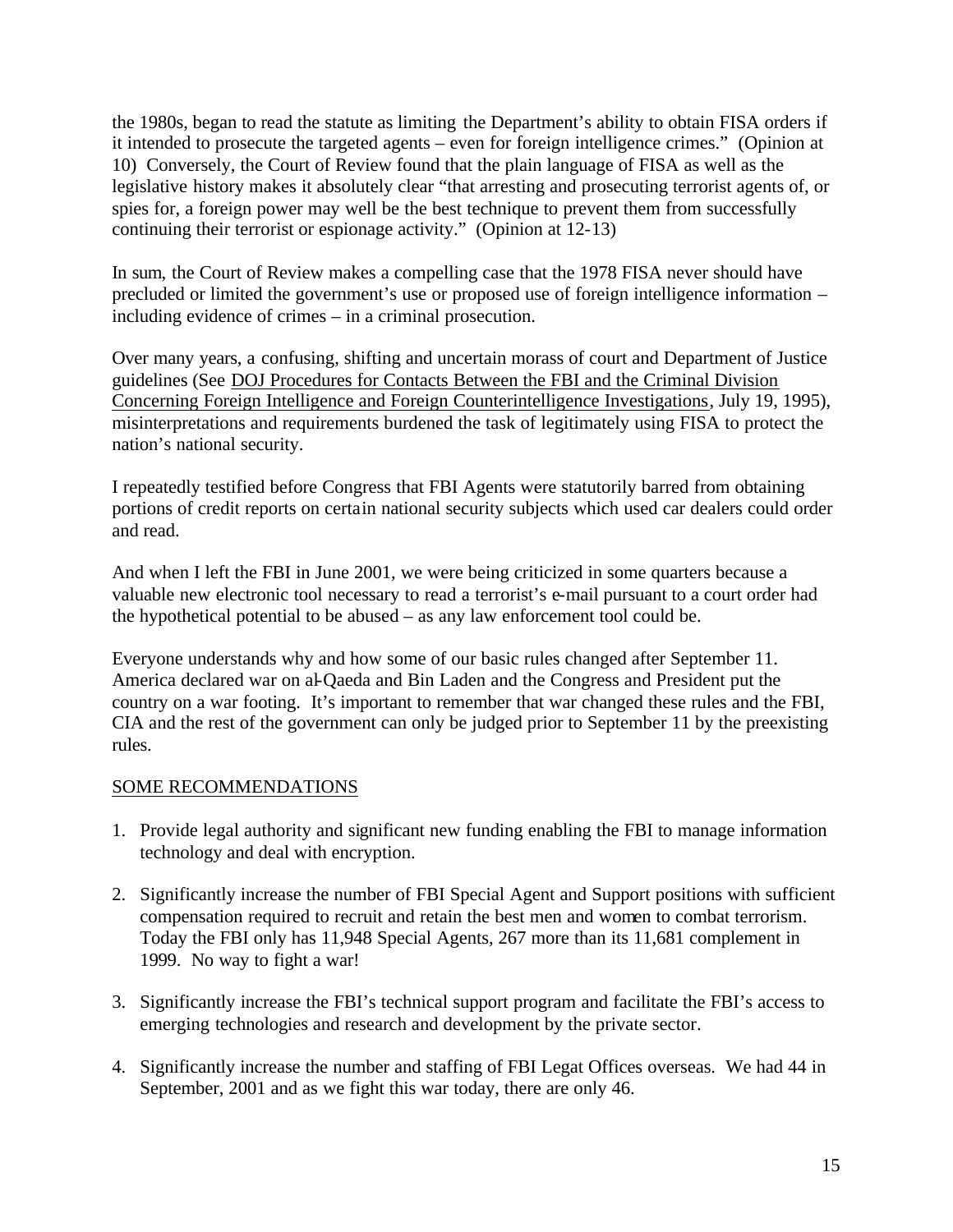- 5. Exempt the FBI from the compensation restrictions of Title V.
- 6. Change the FBI's procurement procedures to facilitate the efficient design and acquisition of equipment and technology.
- 7. Provide new funding for the FBI's international training programs and put the FBI in charge of all international law enforcement training.
- 8. Fund whatever it takes to achieve interoperability between all the agencies engaged in the war against terrorism.
- 9. Restructure the budget to give more flexibility to the DCI, Attorney General and the FBI Director to better allocate program funding and resources as missions evolve and new threats emerge.
- 10. Consider establishing a domestic public safety office in the Executive with responsibility for coordinating and supporting national law enforcement issues.
- 11. Enhance the legal, technical and funding resources of the FBI rather than consider creating an intelligence agency to share its domestic, pubic safety responsibilities. America neither requires nor is it in our interest to stand up a Secret Domestic Police force. The separation between intelligence gathering from law enforcement jeopardizes our national security. We must instead strengthen communication and coordination between intelligence operations and law enforcement.

# **CONCLUSION**

The FBI and CIA working together have accomplished much in fighting terrorism at home and abroad but it is a constant and continuing battle. These agencies should remain the primary counterterrorism agencies for this mission. The DCI's authority for coordinating and implementing government-wide efforts in this regard should be expanded. The war against terrorism must be waged relentlessly and directed by our political leaders. It will require that significantly more resources be allocated to the FBI and CIA. These fine agencies and the brave men and women who fight this war cannot defeat some forms of terrorism without total government intervention no matter how great and heroic their efforts. al-Qaeda-type organizations, state sponsors of terrorism like Iran, and the threats they pose to America are beyond the competence of the FBI and the CIA to address. America must maintain the will in some cases to use its political, military and economic power in response when acts of war are threatened or committed against our nation by terrorists or their state sponsors. We have now seen how war is declared and waged against terrorists who attack our nation. The painful lesson is that fighting terrorism without such a declaration of war is unlikely to be successful.

Finally, however treacherous the enemy, the FBI must fight this war as a law enforcement agency of the Department of Justice governed by the Rule of Law and the Constitution. The rules, statutes and guidelines which establish the legal authorities of the FBI may change – as